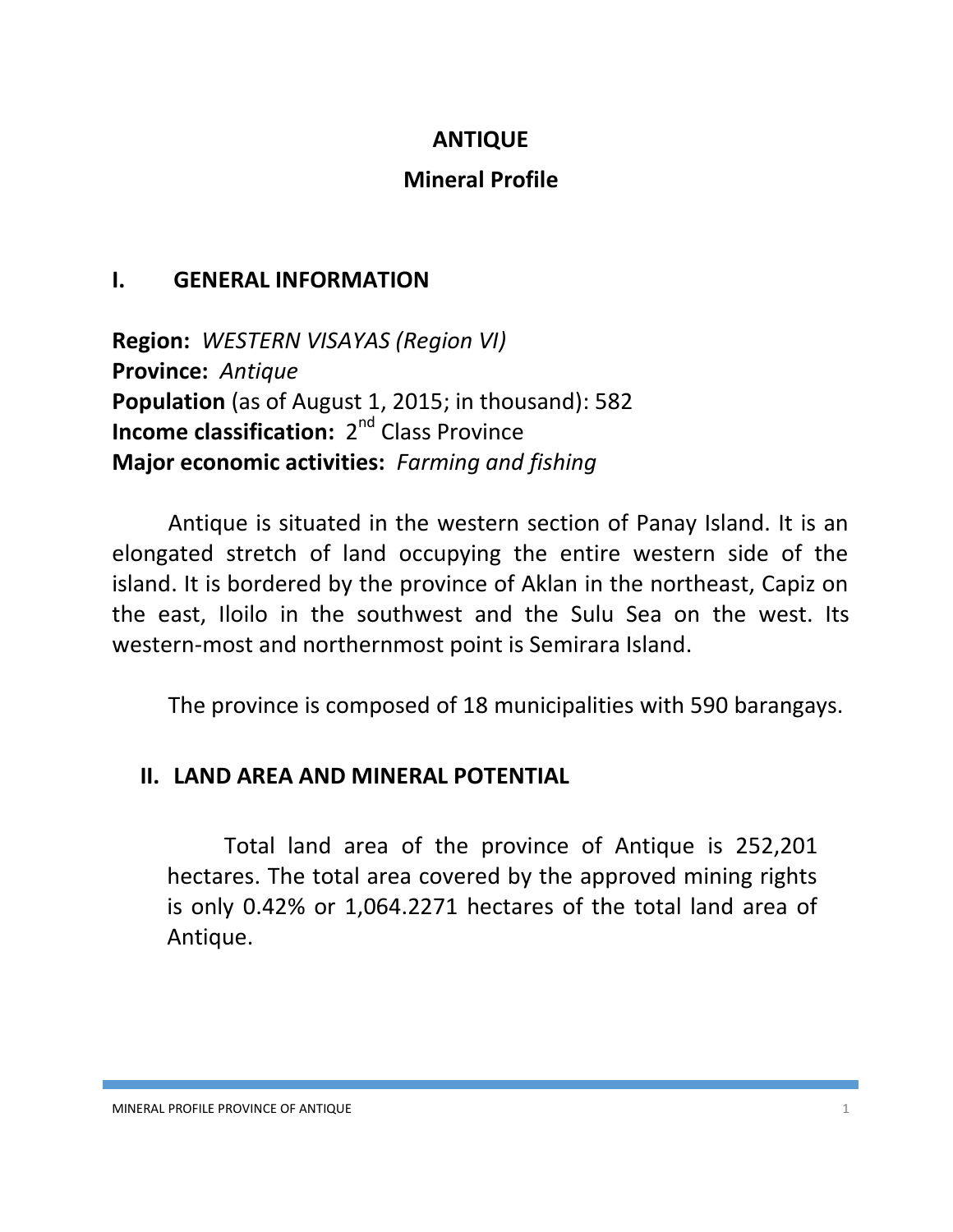# **Number of Mining Rights Issued by National Government in Antique**

| <b>TYPE OF MINING RIGHT</b>       | <b>NUMBER</b> | <b>AREA</b> |
|-----------------------------------|---------------|-------------|
| <b>Mineral Production Sharing</b> |               | 1,064.2271  |
| Agreements (MPSA)                 |               | has.        |



## **III.MINERAL RESOURCES DEVELOPMENT PROJECTS**

The province has no operating mining company. All mining companies are under exploration. Tudor Mineral Exploration Corporation (MPSA No. 170-2001-VI) and Far East Cement Corporation (MPSA No. 326-2010-VI) explore marble and limestone.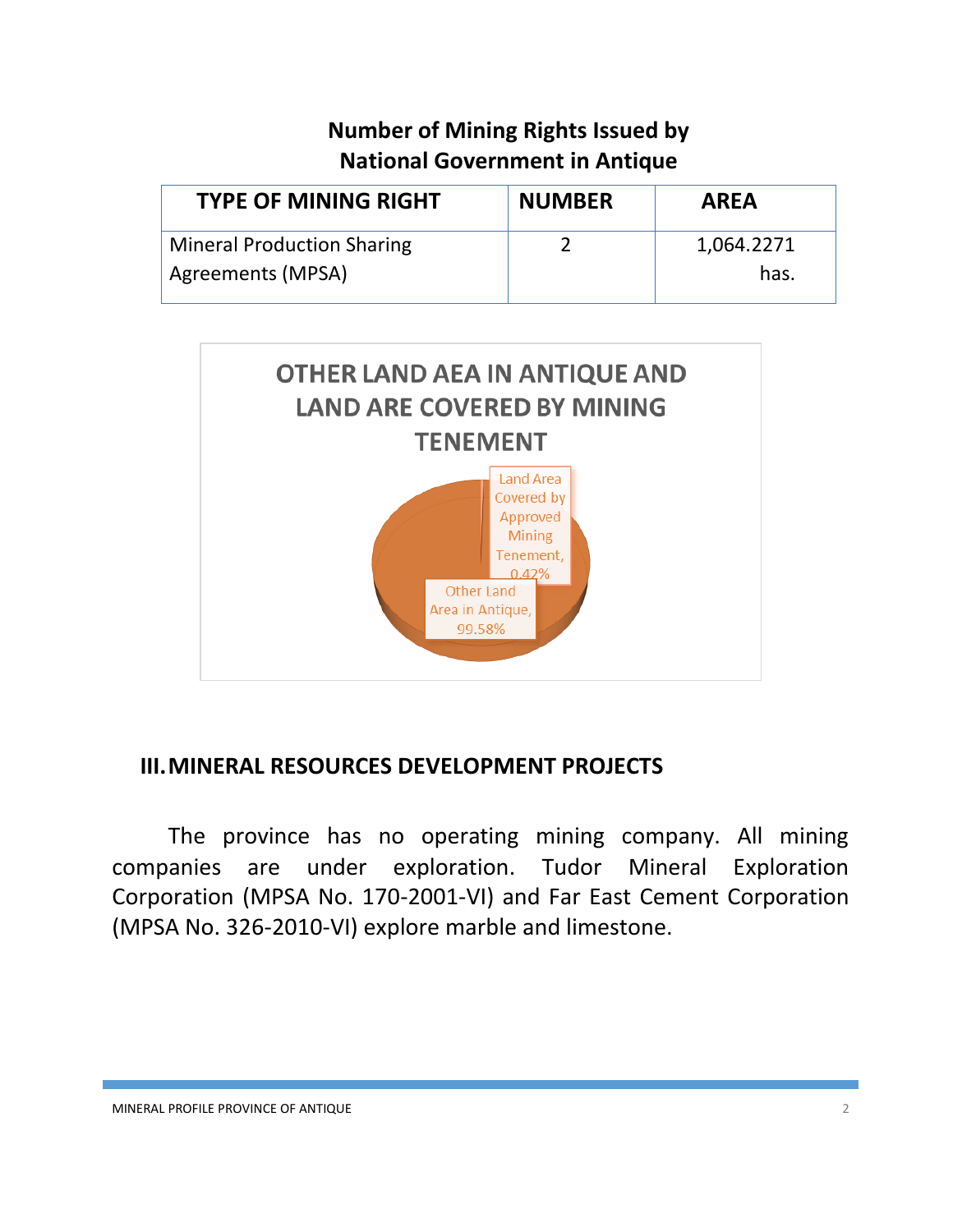#### **IV. ECONOMIC CONTRIBUTION**

## **Gross Regional Domestic Product (GRDP)**

As shown in the table below, the three major industries dominating the economic activities of Region VI in 2015 are agriculture and forestry which amounted to PhP 48,402,142 or 15.91%; other services (accommodation and food services, arts, entertainment and recreation services, etc) amounting to PhP 41,647,508 or 13.69%; and trade and repair of motor vehicles, motorcycle, personal and household goods amounting PhP 40,399,033 or 13.28%.

While looking at the Mining and Quarry Sector, the total production value of the region is PhP 6,447,868 or 2.12% of the GRDP in 2015. On a three-year record, the average production value of the Mining and Quarry Sector amounted to PhP 5,985,262.33. It has shown that the sector ranked second to the last among all other industries in the region.

GRDP is the aggregate of gross value added (GVA) of all resident producer units in the region. Addition of the GRDP of all regions will yield the Gross Domestic Product.

**Regional Accounts of the Philippines Unit: In Thousand Pesos REGION VI – WESTERN VISAYAS**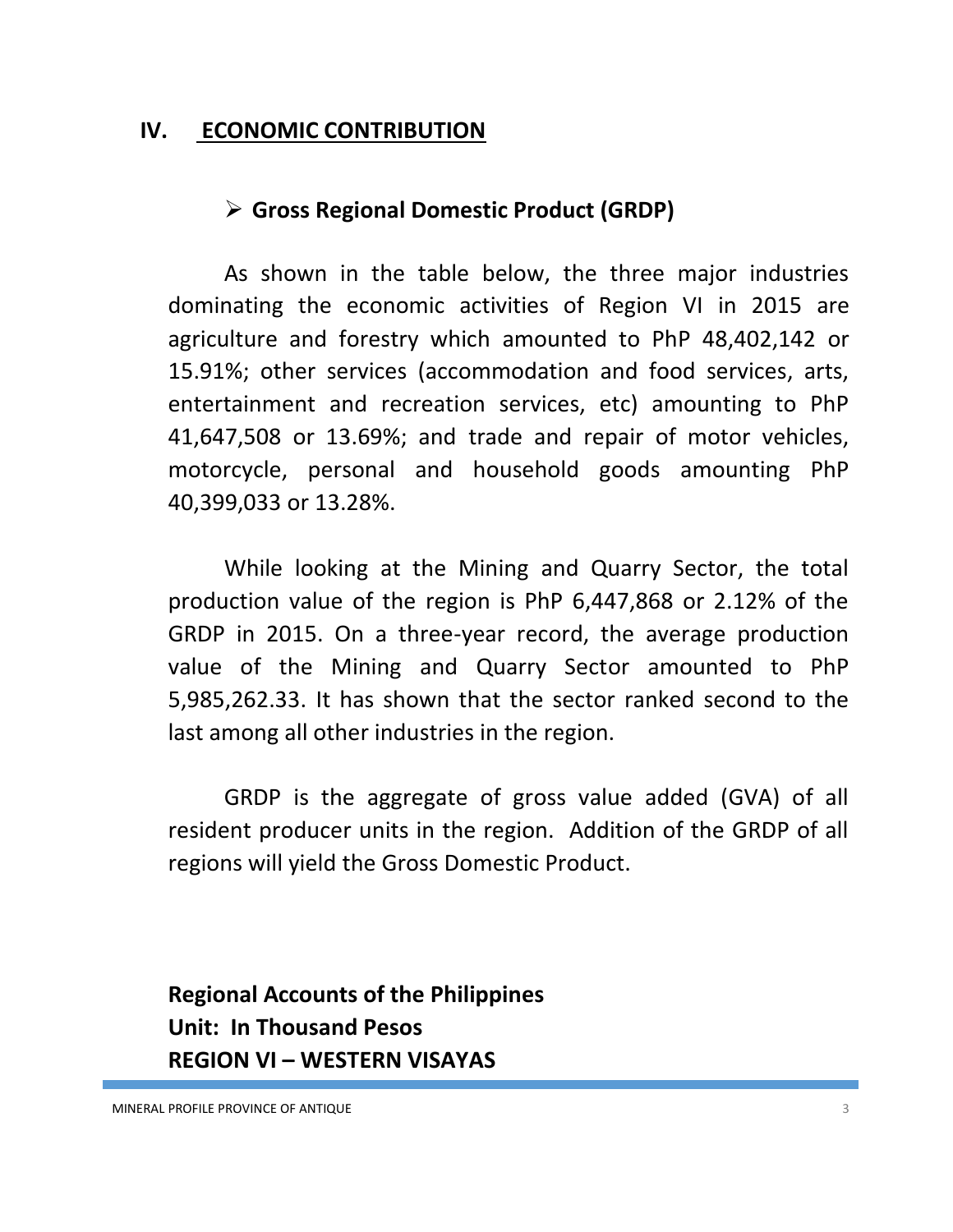# **GROSS REGIONAL DOMESTIC PRODUCT BY INDUSTRIAL ORIGIN 2013-2015 At Constant 2000 Prices**

| <b>INDUSTRY/YEAR</b>                    | 2013        | 2014        | 2015        |
|-----------------------------------------|-------------|-------------|-------------|
|                                         |             |             |             |
| I. AGRICULTURE, HUNTING, FORESTRY &     |             |             |             |
| <b>FISHING</b>                          | 62,815,086  | 61,384,901  | 60,987,148  |
| a. Agriculture and Forestry             | 49,091,460  | 48,350,281  | 48,402,142  |
| b. Fishing                              | 13,723,626  | 13,034,620  | 12,585,006  |
|                                         |             |             |             |
| <b>II INDUSTRY SECTOR</b>               | 50,302,526  | 57,103,707  | 69,651,240  |
| a. Mining and Quarrying                 | 5,182,947   | 6,324,972   | 6,447,868   |
| b. Manufacturing                        | 21,166,568  | 23,353,193  | 24,140,150  |
| c. Construction                         | 21,352,661  | 24,438,072  | 35,896,851  |
| d. Electricity, Gas and Water Supply    | 2,600,351   | 2,987,470   | 3,166,371   |
|                                         |             |             |             |
| <b>III SERVICE SECTOR</b>               | 153,864,889 | 162,397,520 | 173,560,424 |
| a. Transport, Storage & Communication   | 29,914,724  | 32,589,849  | 34,871,401  |
| b. Trade and Repair of Motor Vehicles,  |             |             |             |
| Motorcycles, Personal and               |             |             |             |
| <b>Household Goods</b>                  | 36,633,180  | 38,133,846  | 40,399,033  |
| c. Financial Intermediation             | 19,529,656  | 20,656,794  | 21,555,732  |
| d. Real Estate, Renting &               |             |             |             |
| <b>Business Activities</b>              | 20,885,351  | 21,311,849  | 22,309,383  |
| e. Public Administration & Defense;     |             |             |             |
| <b>Compulsory Social Security</b>       | 11,578,641  | 12,306,378  | 12,777,367  |
| f. Other Services                       | 35,323,337  | 37,398,803  | 41,647,508  |
|                                         |             |             |             |
| <b>GROSS DOMESTIC PRODUCT</b>           | 266,982,502 | 280,886,128 | 304,198,812 |
| Source: Philippine Statistics Authority |             |             |             |

## **EMPLOYMENT**

Since there are no operations being conducted, employment consist only of administrative personnel. These companies are supposed to submit their monthly Mine General Accident Report (MGAR) for